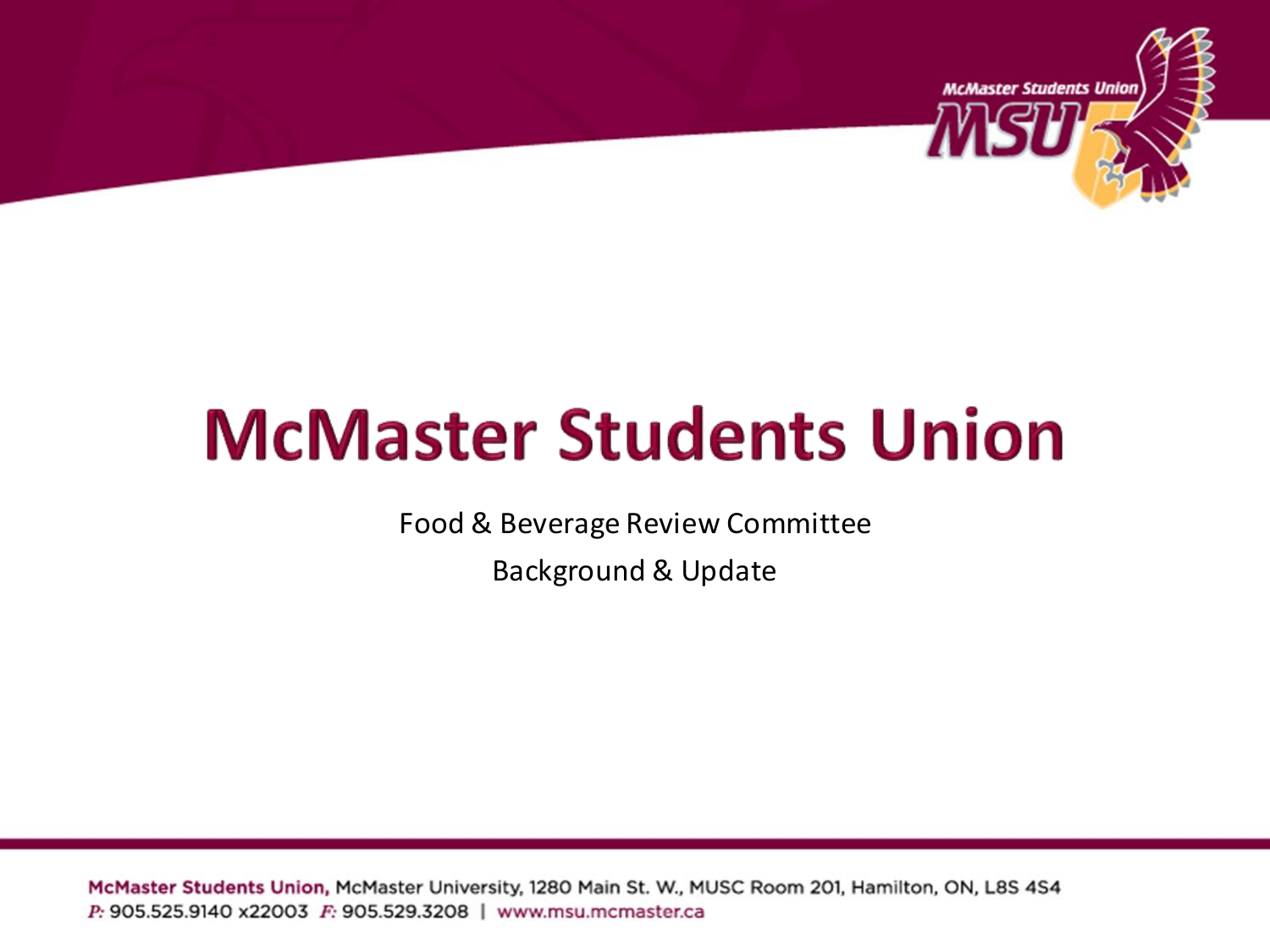## History of MSU Food & **Beverage Operations**

# **McMaster Students Union**

#### A Little Background

- Downstairs John
	- Located in the basement of Wentworth House
	- Open Thursday-Saturday
	- Closed 2002
- Rathskellar
	- Located in the basement of the Refectory
	- Open during limited days and Thursday- Saturday with limited special events
	- Closed 2001
- Quarters
	- Located in the basement of TSH / Student Centre
	- Changed to TwelvEighty then launched Grind on 2018
- MSU Bread Bin Convenience Store
	- Located on the lower level of Hamilton Hall
- Gamesroom
	- Located on the 2<sup>nd</sup> floor Hamilton Hall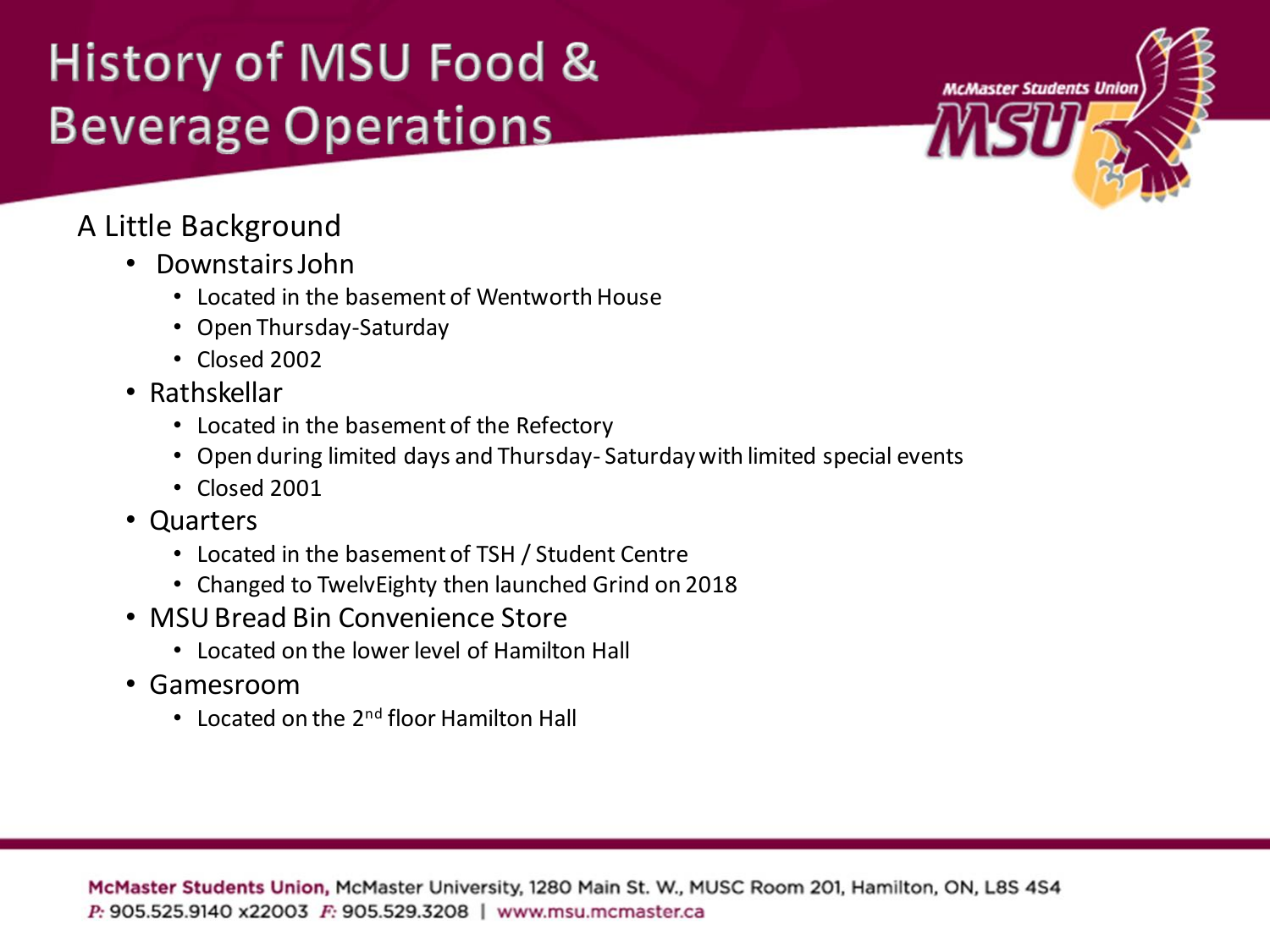#### **TwelvEighty & Grind Financial Performance**



|                |                                |               | Dept. 0204 - TwelvEighty    |            |               |               |               |                |
|----------------|--------------------------------|---------------|-----------------------------|------------|---------------|---------------|---------------|----------------|
|                |                                |               | For the Eight Months Ending |            |               |               |               |                |
|                |                                | PROPOSED      | Actual                      | YE         | YE            | YE            | YE            | YE             |
|                |                                | 2021-2022     | <b>YTD</b>                  | 2020-21    | 2019/20       | 2018/19       | 2017/18       | 2016/17        |
|                |                                | <b>BUDGET</b> | 21-Sep                      | Draft      | <b>ACTUAL</b> | ACTUAL        | ACTUAL        | <b>ACTUAL</b>  |
| All:           |                                |               |                             |            |               |               |               |                |
| 3051-0204-0100 | TWELVE - SALES - BOTTLED BEER  | (800.00)      |                             |            | $-2,634.14$   | $-4,678.39$   | $-11,493.51$  | $-27,828.88$   |
| 3052-0204-0100 |                                |               |                             |            |               |               |               |                |
|                | TWELVE - SALES - DRAUGHT BEER  | (7,000.00)    |                             |            | $-22,858.19$  | $-43,156.38$  | $-41,278.73$  | $-64,088.91$   |
| 3053-0204-0100 | TWELVE - SALES - LIQUOR        | (10,000.00)   |                             |            | $-16,594.57$  | $-20,818.37$  | $-51,744.82$  | $-110, 128.50$ |
| 3054-0204-0100 | TWELVE - SALES - COOLERS       |               |                             |            |               | $-142.13$     | $-85.50$      | $-75.00$       |
| 3055-0204-0100 | TWELVE - SALES - WINE          | (800.00)      |                             |            | $-970.63$     | $-2,590.91$   | $-2,630.47$   | $-4,031.70$    |
| 3061-0204-0100 | TWELVE - SALES - NON ALCOHOLIC | (5,000.00)    |                             |            | $-5,452.90$   | $-10,876.57$  | $-12,010.45$  | $-16,793.79$   |
| 3062-0204-0100 | TWELVE - SALES - FOOD          | (245,000.00)  |                             |            | $-341,826.92$ | $-328,407.45$ | $-360,558.71$ | $-478,775.08$  |
| 3063-0204-0100 | TWELVE - SALES - CATERING      | (10,000.00)   |                             |            | $-93,979.99$  | $-88,055.50$  | $-30,249.61$  |                |
| 3064-0204-0100 | TWELVE - SALES - CAFE          | (35,000.00)   |                             |            | $-86,324.57$  | $-128,120.81$ | $-46,241.40$  |                |
| 3251-0204-0100 | TWELVE - ADMISSION FEE REV.    |               |                             |            |               | $-386.88$     | $-33,790.01$  | $-48,486.67$   |
| 3253-0204-0100 | TWELVE - COAT CHECK REVENUE    |               |                             |            | $-417.60$     | $-3,187.91$   | $-8,602.50$   | $-2,252.41$    |
| 3264-0204-0100 |                                |               |                             |            |               |               |               |                |
|                | TWELVE - GIFT CERT - SALES     | (1,000.00)    |                             |            | $-1,583.18$   | $-1,470.98$   | 244.99        | 559.03         |
| 3801-0204-0100 | TWELVE - OTHER REVENUE         | (4,000.00)    |                             |            | $-14,278.36$  | $-18,518.09$  | $-15,479.82$  | $-7,860.14$    |
| 3802-0204-0100 | TWELVE - RENTAL REVENUES       | (1,000.00)    |                             |            | $-10,675.00$  | $-8,564.25$   | $-17,743.50$  | $-19,098.98$   |
| 4051-0204-0100 | TWELVE - COS - BOTTLED BEER    | 400.00        |                             |            | 1,753.77      | 2,183.00      | 5,762.01      | 12,912.90      |
| 4052-0204-0100 | TWELVE - COS - DRAUGHT BEER    | 3,500.00      |                             |            | 10,946.01     | 19,084.00     | 18,047.83     | 27,889.85      |
| 4053-0204-0100 | TWELVE - COS - LIQUOR          | 4,000.00      |                             |            | 1,467.43      | 4,710.65      | 13,864.07     | 27,725.80      |
| 4054-0204-0100 | TWELVE - COS - COOLERS         |               |                             |            | 3.36          | 63.92         | 73.94         | 33.32          |
| 4055-0204-0100 | TWELVE - COS - WINE            | 640.00        |                             |            | 631.21        | 1,779.29      | 1,225.56      | 1,559.53       |
| 4056-0204-0100 | TWELVE - COS - SPOILAGE        |               |                             |            |               | 178.91        | 1,671.98      | 1,601.94       |
| 4061-0204-0100 | TWELVE - COS - NON-ALCOHOLIC   | 2,000.00      |                             |            | 3,364.60      | 6,207.55      | 6,695.32      | 11,231.82      |
| 4062-0204-0100 |                                |               |                             |            |               |               |               |                |
|                | TWELVE - COS - FOOD            | 105,000.00    |                             |            | 156,328.16    | 158,850.93    | 179,192.76    | 197,342.27     |
| 4064-0204-0100 | TWELVE - COS - CAFE            | 15,000.00     |                             |            | 28,821.82     | 50,355.93     | 16,692.97     |                |
|                | Total All                      | 67,615.00     | 37,617.83                   | 245,099.09 | 188,793.97    | 278,686.34    | 284,662.87    | 197,127.93     |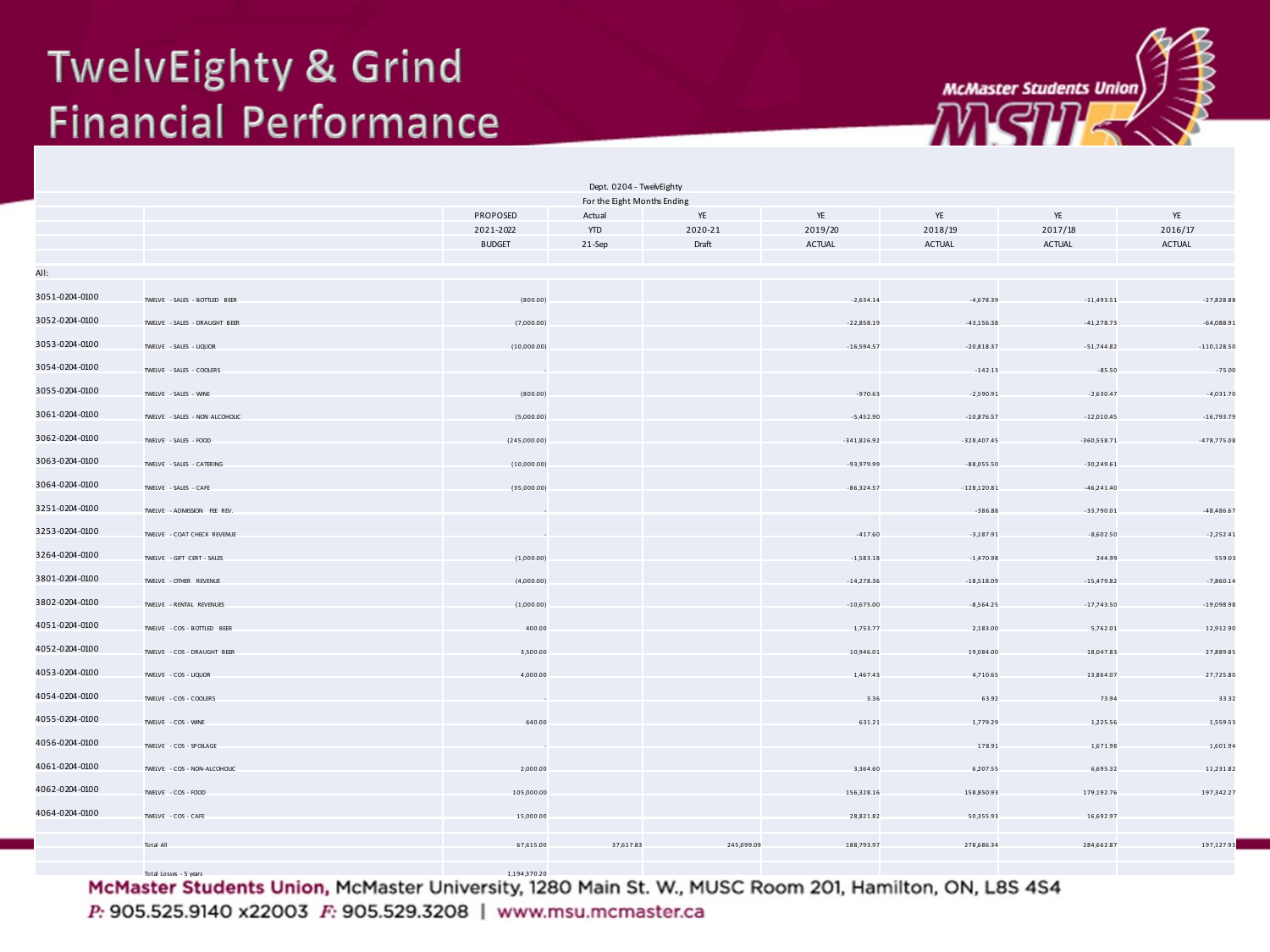#### **Union Market Recent Financial** Performance



| Dept. 0201 - Union Market   |                                       |                 |             |           |               |               |               |               |
|-----------------------------|---------------------------------------|-----------------|-------------|-----------|---------------|---------------|---------------|---------------|
| For the Eight Months Ending |                                       |                 |             |           |               |               |               |               |
|                             |                                       | <b>PROPOSED</b> | Actual      | YE        | YE            | <b>YE</b>     | YE            | YE            |
|                             |                                       | 2021-2022       | <b>YTD</b>  | 2020-21   | 2019/20       | 2018/19       | 2017/18       | 2016/17       |
|                             |                                       | <b>BUDGET</b>   | 21-Sep      | Draft     | <b>ACTUAL</b> | <b>ACTUAL</b> | <b>ACTUAL</b> | <b>ACTUAL</b> |
|                             |                                       |                 |             |           |               |               |               |               |
| All:                        |                                       |                 |             |           |               |               |               |               |
|                             | 3001-0201-0100 UMKT - SALES - GENERAL | (391, 318.63)   | $-3,444.14$ |           | $-602,028.66$ | -749,036.40   | -744,054.95   | -764,979.39   |
|                             | 3801-0201-0100 UMKT - OTHER REVENUE   | (10,000.00)     | $-20.80$    |           | $-17,053.09$  | $-20,114.21$  | $-3,730.76$   | $-7,521.82$   |
|                             | 4001-0201-0100 UMKT-COS-GENERAL       | 156,527.45      | 3,138.98    |           | 364,869.28    | 486,735.42    | 461,991.44    | 452,903.02    |
|                             | 4002-0201-0100 UMKT-COS-SPOILAGE      | 1,000.00        |             |           | 509.81        | 729.10        | 1,467.16      | 3,019.58      |
|                             |                                       |                 |             |           |               |               |               |               |
|                             | <b>Total All</b>                      | 3,208.82        | 10,071.00   | 61,671.03 | 2,005.80      | $-6,244.83$   | $-24,775.97$  | $-57,669.85$  |
|                             |                                       |                 |             |           |               |               |               |               |
|                             | Total Net Revenue - 5 yeatrs          | $-25,013.82$    |             |           |               |               |               |               |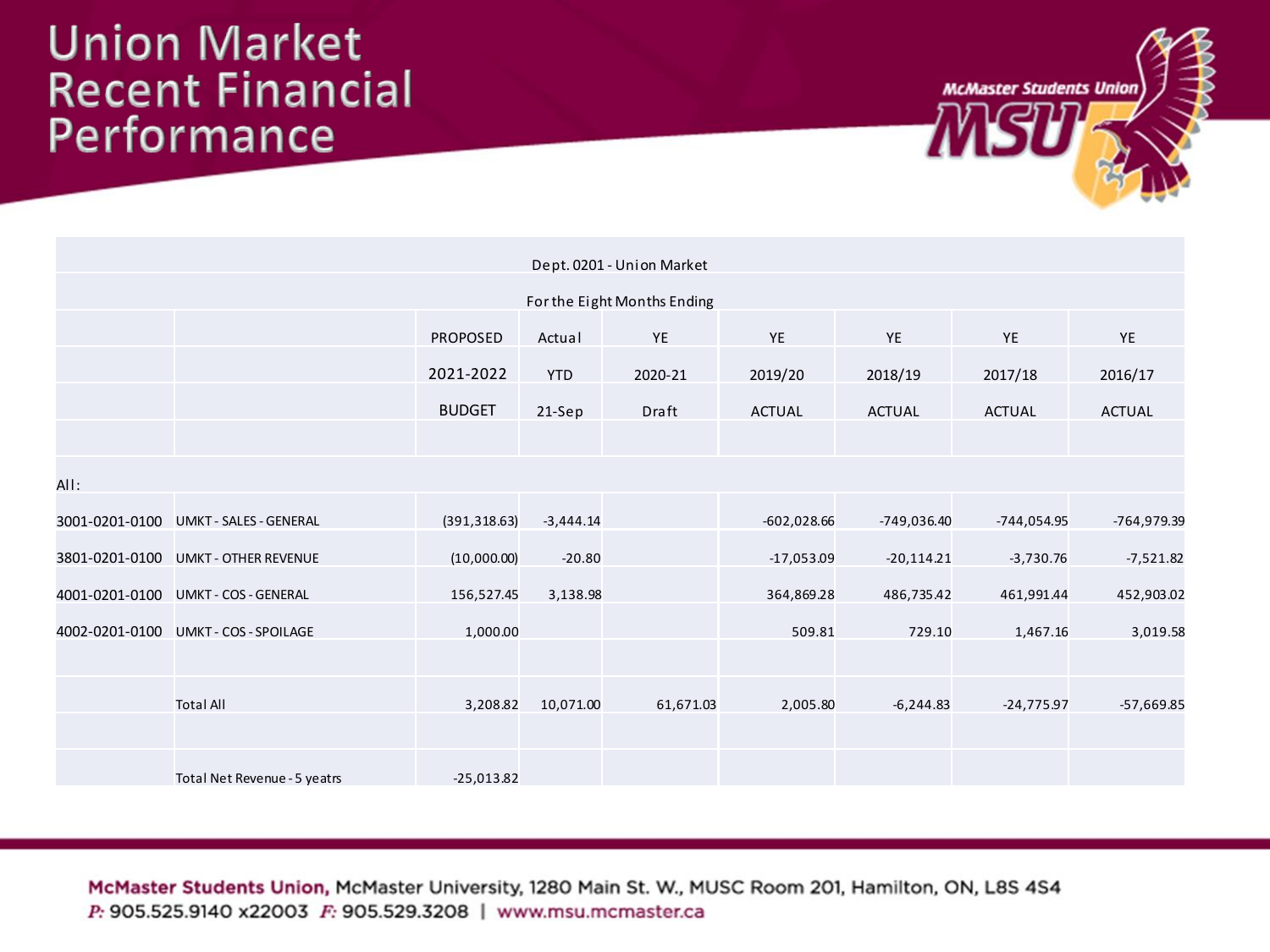#### **New Addition to** our Asset Porfolio



| Dept. 0202 - CHATIME        |                                        |               |            |          |               |               |               |               |
|-----------------------------|----------------------------------------|---------------|------------|----------|---------------|---------------|---------------|---------------|
| For the Eight Months Ending |                                        |               |            |          |               |               |               |               |
|                             |                                        | PROPOSED      | <b>YTD</b> | YE       | YE            | <b>YE</b>     | <b>YE</b>     | <b>YE</b>     |
|                             |                                        | 2021-2022     |            | 2020-21  | 2019/20       | 2018/19       | 2017/18       | 2016/17       |
|                             |                                        | <b>BUDGET</b> | $21-$ Sep  | Draft    | <b>ACTUAL</b> | <b>ACTUAL</b> | <b>ACTUAL</b> | <b>ACTUAL</b> |
|                             |                                        |               |            |          |               |               |               |               |
| All:                        |                                        |               |            |          |               |               |               |               |
|                             | 3801-0202-0100 CHATIME - RENTAL INCOME | (15,000.00)   |            |          | $-19,000.00$  | $-19,214.71$  | $-18,821.40$  | $-18,525.00$  |
|                             | 5101-0202-0100 CHATIME - TELEPHONE     | 200.00        |            |          | 141.50        | 339.60        | 339.60        | 339.60        |
|                             |                                        |               |            |          |               |               |               |               |
|                             | <b>Total All</b>                       | (14,800.00)   | $-6000$    | $-11000$ | $-18,858.50$  | $-18,875.11$  | $-18,481.80$  | $-18,185.40$  |
|                             |                                        |               |            |          |               |               |               |               |
|                             | Total Net Revenue - 5 Years            | -85400.81     |            |          |               |               |               |               |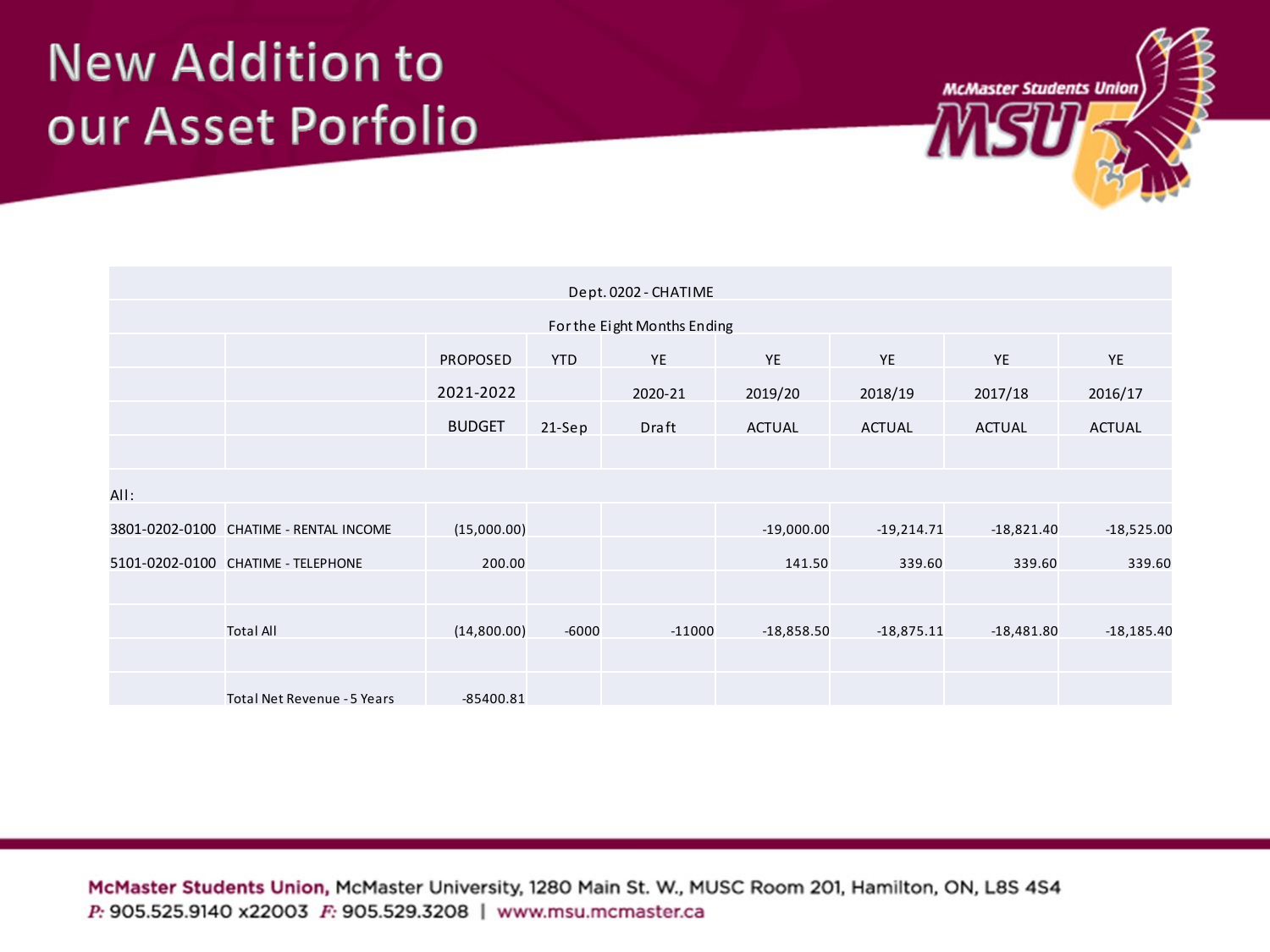#### **Food & Beverage Financial** Performance



| Summary                  |                  |
|--------------------------|------------------|
|                          |                  |
| TwelvEighty / Grind      | \$1,172,755.52   |
|                          |                  |
| <b>Union Market</b>      | -\$<br>25,013.82 |
|                          |                  |
| House of Games / Chatime | -\$<br>85,400.81 |
|                          |                  |
| Net loss over 5 years    | \$1,062,340.89   |
|                          |                  |
|                          |                  |
| Annually                 | \$<br>212,468.18 |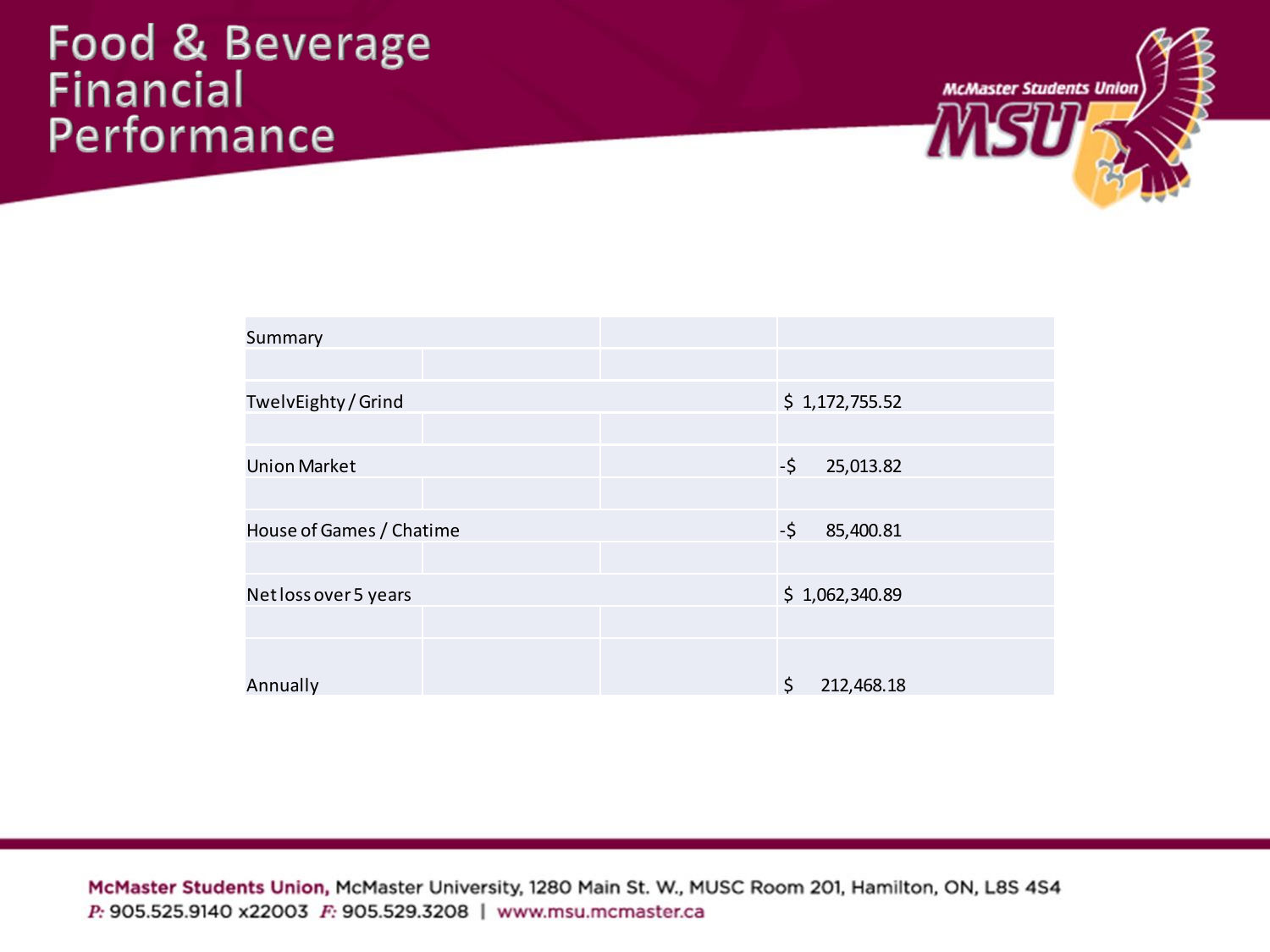### **Food & Beverage Review** Committee



#### **MANDATE**

The mandate of the Food & Beverage Ad Hoc Committee includes working towards the following goals:

- Analysis of submitted Food & Beverage Partnership Proposals
- Analysis of industry trends including but not limited to other campus food & beverage operations
- Review opportunities which ensure the short, medium and long-term viability, both financially and from a student enjoyment perspective of the MSU food & beverage operations
- Development of a set of recommendationsto Executive Board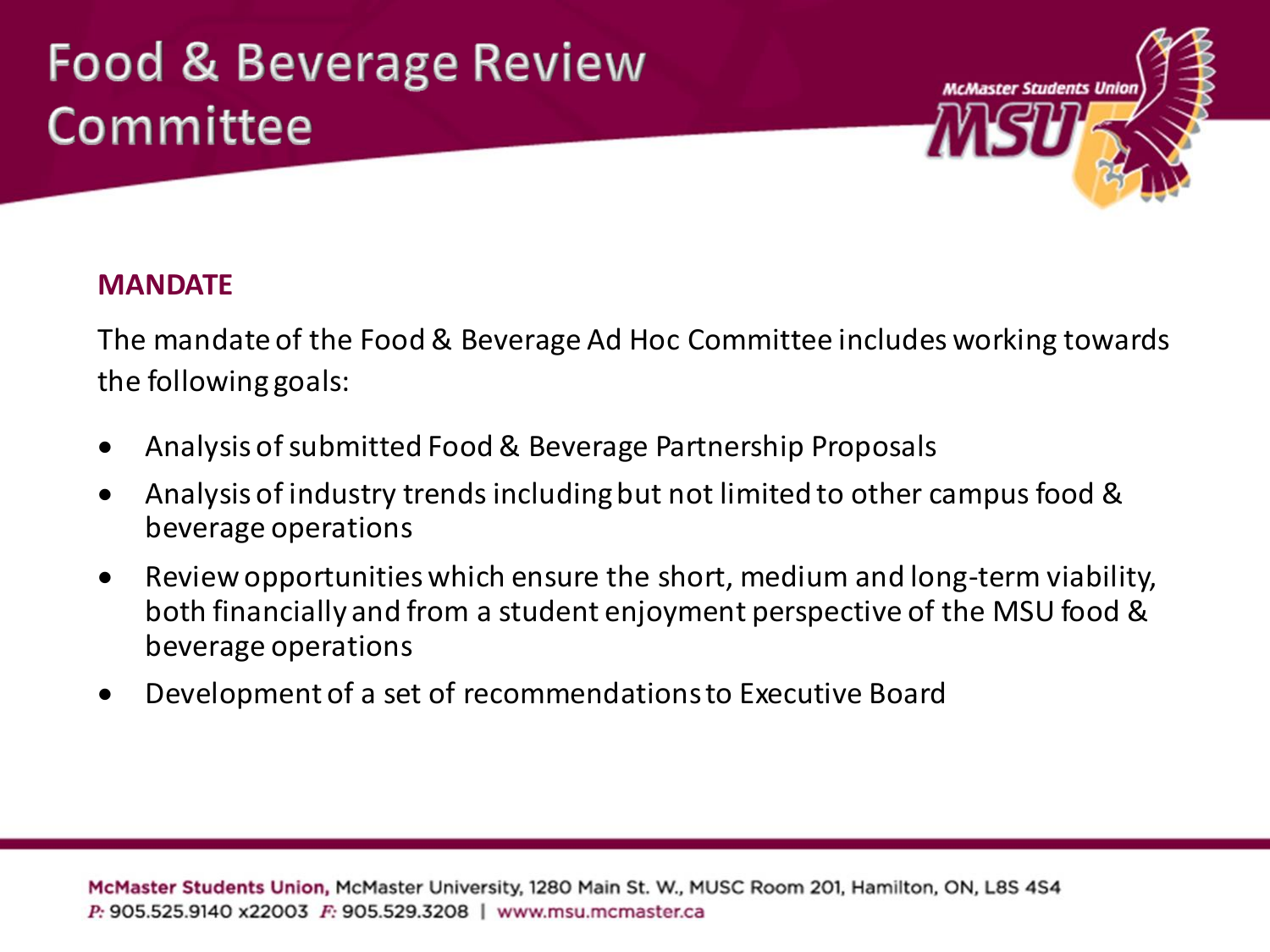## **Campus Comparators**



- Brock (BUSU) Operates their own food & beverage operations with a small loss or net revenue each year. Multiple locations, franchises and their own restaurant/bar
- Centennial Operate their own food & beverage operations at a loss.
- Fanshawe (FSU) Operate their own food & beverage operations at a net revenue. Multiple locations, campus meal plan and their own restaurant/bar
- Mohawk (MSA) Operates their own operation at loss and partners with Chartwells which provides net revenue
- Phoenix In recent years operate at a net revenue
- Seneca (SSF)- Operate their own food & beverage operations at a loss or periodic break even.
- Waterloo Closed operations due to declining attendance, losses. Evaluatling re-opening
- Western (USC)- Operate their own food & beverage operations at a net revenue. Multiple locations, café and their own restaurant/bar
- Wilfred Laurier Operate their ow food & beverage operations at a loss or periodic break even

Information relates to pre-covid operations